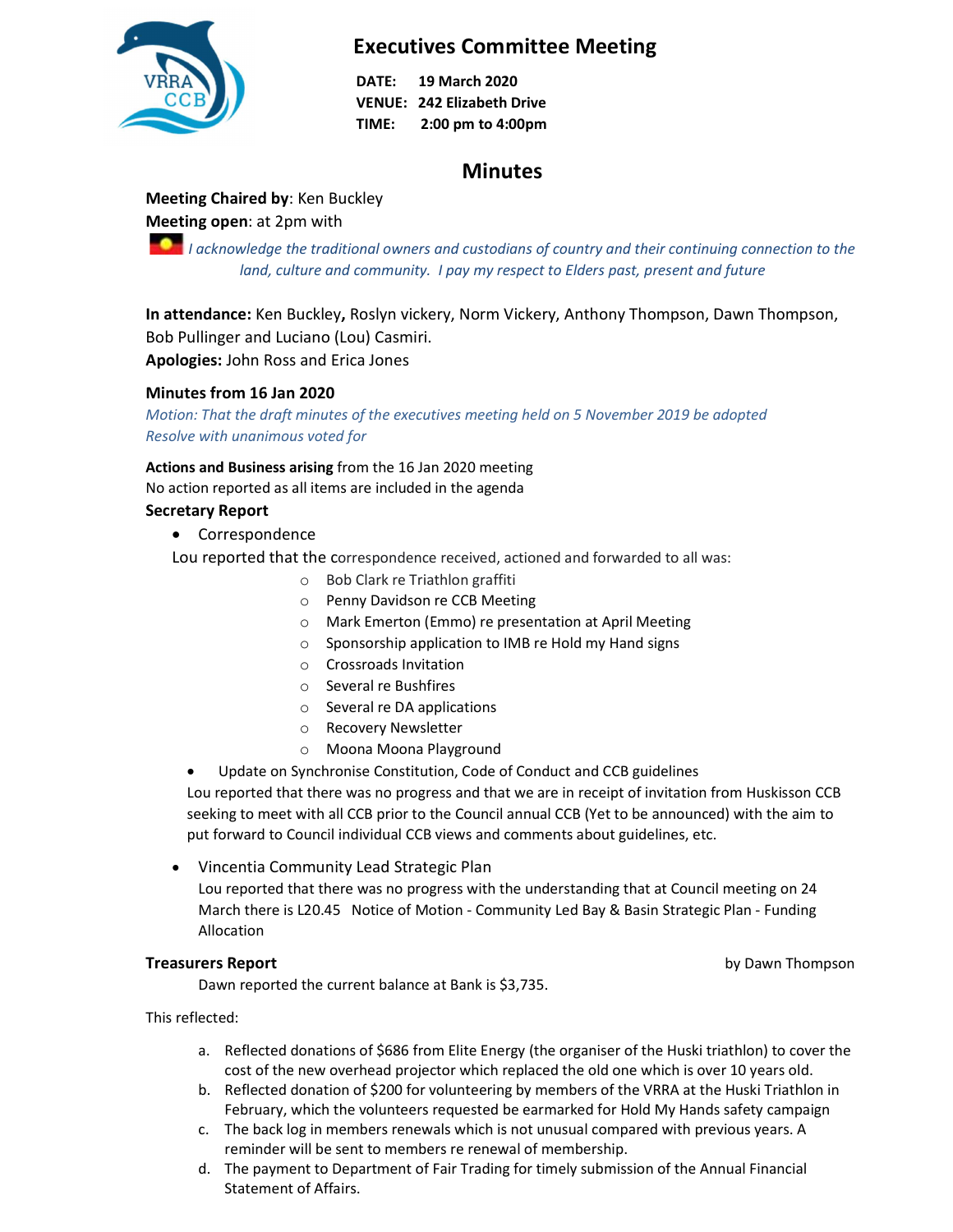### The Delivery Program & Operational Plan (DPOPs) Update by Bob Pullinger by Bob Pullinger

Bob tabled the attached DPOPs list and it was resolved that Bob will supply the attached list of the 2019/20 DPOP's not yet actioned or implemented by Council to the appropriate sub committee's or key stakeholders to:

- update the "as is" situation of each DPOP
- add the "as is" situation of any new DPOP's identified during 2019/20
- add any new DPOP's to be submitted to the various SCC Directors (via Phil Critchley) for consideration into the first pass of the Departments 2020/2021 budget and ten-year plan.

At the same time members are encouraged to send proposals (to the VRRA Secretary by  $2^{nd}$  April) for any DPOP's they might wish to be submitted along with any proposals for strategic items identified and submitted in the recent GET INVOLVED process for the VISIONING OF A POST CARD FOR 2040. Please not that a copy of the VRRA's internal DPOP request form is attached.

 Bob is to follow up Phil Critchley for the spreadsheet with the extensive list of items displayed at the 2019 combined CCB meeting.

### Dept Fair Trading Check List for new committee members

Carried forward to next month when all new committee members are available

### Sub-Committees and Groups Reports

Plantation Point Project Update by Annette Pham Susan Edwards (Council Manager) has put in a budget bid for \$200,000 for an accessible flying fox for plantation point, this will go in in the April Council meeting. We have applied for funding for a liberty swing from Veoila Mulwaree Trust. Susan has put an application in for the everyone can play grant including some accessible equipment, paths and signage. However; our understanding is that due to bush fires and now the Corona virus some components of the project may be delayed Vincentia Winter Festival by Erica Jones Lou reported that Erica has submitted a VVCC and VRRA joint grant application for holding the "Vincentia Winter Festival" on 15 August 2020 and we awaiting response from Council and Tourism, however In light of the COVID-19 situation, which is in a state of rapid change itself we are not sure as what the Council and Tourism response guidance or response will be. Connecting pathways and road access by Gavin Phillips The subcommittee is now formed and initial discussions with Council Engineers has started with the aim to have a summary report for the next General meeting. • Vincentia Mall Project Update by Norman Vickery by Norman Vickery No progress has been reported and due to bush fires the project may be delayed but, no official dates have been published at this point in time. Bay and Basin Hub by Roslyn Vickery I was contacted today by Kevin Norwood who is in charge of Shoalhaven Leisure Centres. He reported that at the 10 March meeting of the Strategy and Assets Meeting Council recommended that the Bay and Basin project be put on hold until such a time that the Sanctuary Point Library construction was completed. Council however voted to proceed with the additions to the Hub and voted that Council fund the monies needed to get the project to the design construction stage, complete with drawings, designs etc. This amount could total \$1million.

This would put Council in a very strong position to proceed to apply for grants etc. This decision will now have to go before the full Council meeting to be ratified.

Should the project get the green light it may be a spend in this area of \$15-20 million......

Signs and White Sands Walk Ways by Lou Casmiri

- $\circ$  It was agreed that Lou will contact Council requesting that immediate action is needed for signage and rectification of path between Frederick Street and Jervis Street (Stuart King reserve)
- Collingwood Beach Preservation Group by Bob Pullinger by Bob Pullinger
	-
	- Bob stated that updates will be reported bimonthly at general meeting